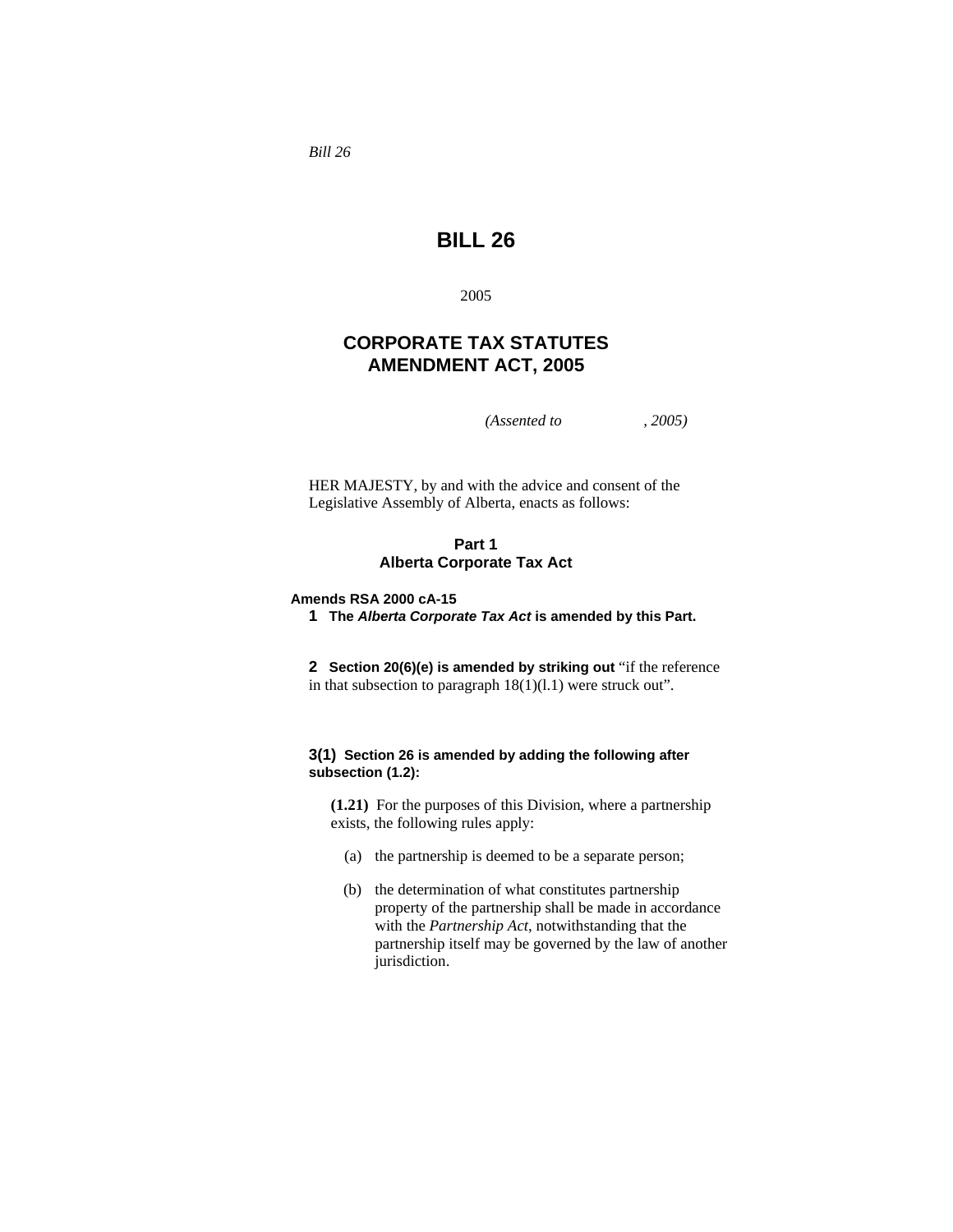**(1.22)** For the purposes of this Division, where at any time, any right or interest of any nature whatsoever or howsoever described or part thereof in any production from a petroleum or natural gas well in Alberta was disposed of to a partnership and became partnership property of the partnership, the right or interest or part thereof is deemed to have been disposed of to the partnership at that time and not to any member of the partnership.

**(1.23)** For the purposes of this Division, where any right or interest of any nature whatsoever or howsoever described or part thereof in any production from a petroleum or natural gas well in Alberta that was partnership property of a partnership, is disposed of at any time by that partnership, the right or interest or part thereof is deemed to have been disposed of by the partnership and not by any member of the partnership.

# **(2) Subsection (1) is deemed to be effective after April 6, 1986, except with respect to property disposed of pursuant to the terms of a contract, other than an option, entered into and enforceable on or before April 7, 1986.**

**4 Section 35(3) is amended by striking out** "a corporation becomes" **and substituting** "a corporation referred to in subsection  $(1)(a)$  becomes".

# **5 Section 37 is amended**

**(a) in subsection (1)(b) by adding** "or an assessment was issued" **after** "was filed";

### **(b) by repealing subsection (3) and substituting the following:**

**(3)** Notwithstanding subsection (1), when a corporation has failed to comply with section 36.2, the corporation is liable to a penalty equal to the aggregate of

 (a) 5% of the aggregate of any increase in tax and reduction in a refundable credit for that taxation year that was unpaid at the end of the 90-day period referred to in section 36.2, and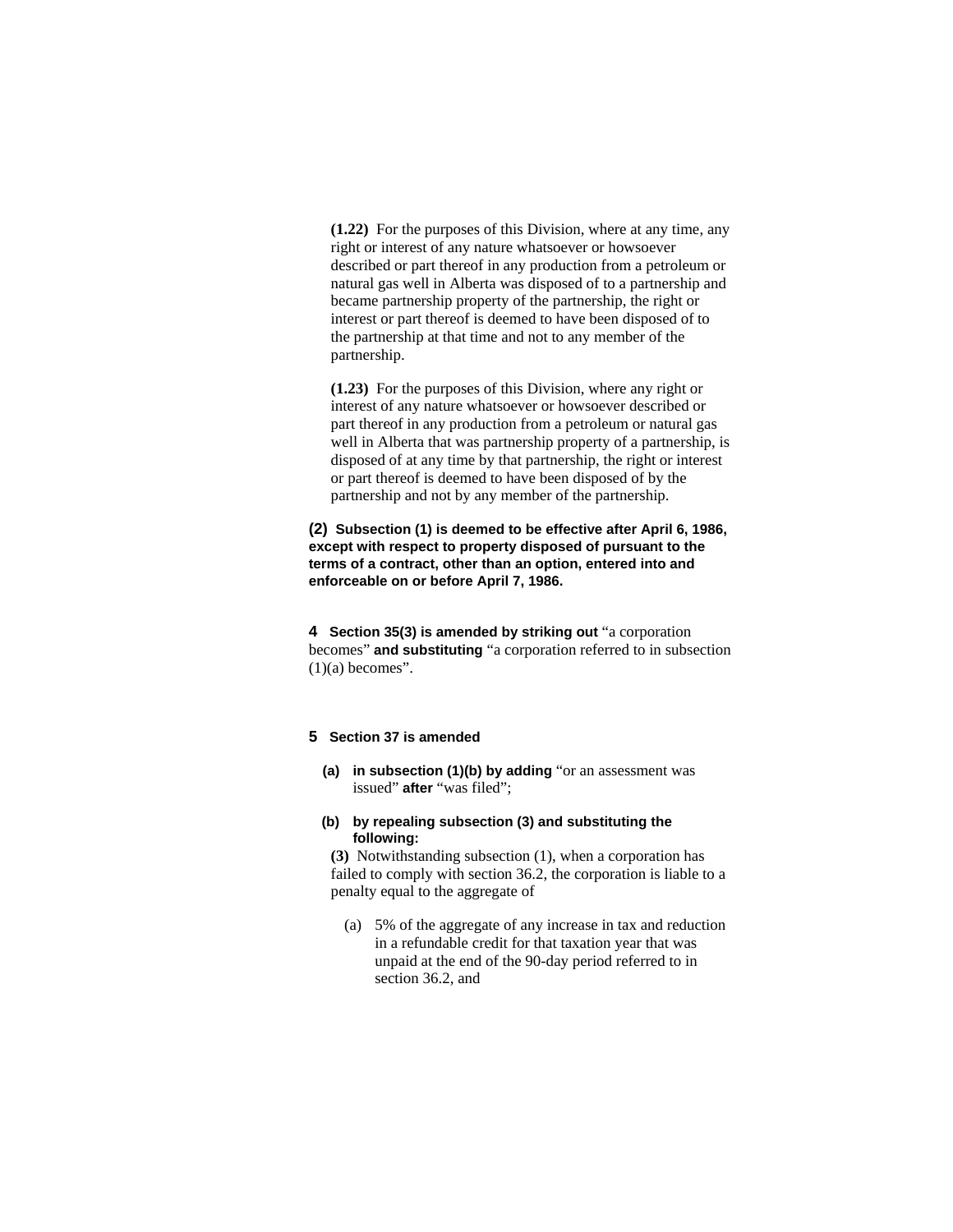(b) the product obtained when 1% of the aggregate of any increase in tax and reduction in a refundable credit for that taxation year that was unpaid at the end of the 90-day period referred to in section 36.2 is multiplied by the number of complete months, not exceeding 12, in the period between the date on which the information, amended return or return was required to be filed under section 36.2 and the date on which it was filed,

unless the Provincial Minister exercised the powers in section  $43(1.2)(c)$ , (d) or (e) pursuant to section  $43(1.21)$  within 12 months from the end of the 90-day period referred to in section 36.2(1).

# **6 Section 39(3)(b) is amended by striking out** "and" **at the end of subclause (iii), by adding** "and" **at the end of subclause (iv) and by adding the following after subclause (iv):**

 (v) if, as a consequence of an assessment action as defined in section 43(1.1), the Provincial Minister reassesses the corporation's tax for the year to take into account the exclusion or deduction and subclauses (iii) and (iv) do not apply, the day on which the reassessment is issued.

# **7 The following is added after section 39.2:**

### **Period where interest not payable**

**39.3** Notwithstanding any other provision of this Act, if the Provincial Minister notifies a corporation that the corporation is required to pay a specified amount under this Act and the corporation pays the specified amount in full before the end of the period that the Provincial Minister specifies in the notice, interest is not payable on the specified amount for the period.

## **8(1) Section 43 is amended**

**(a) in subsection (3.1)**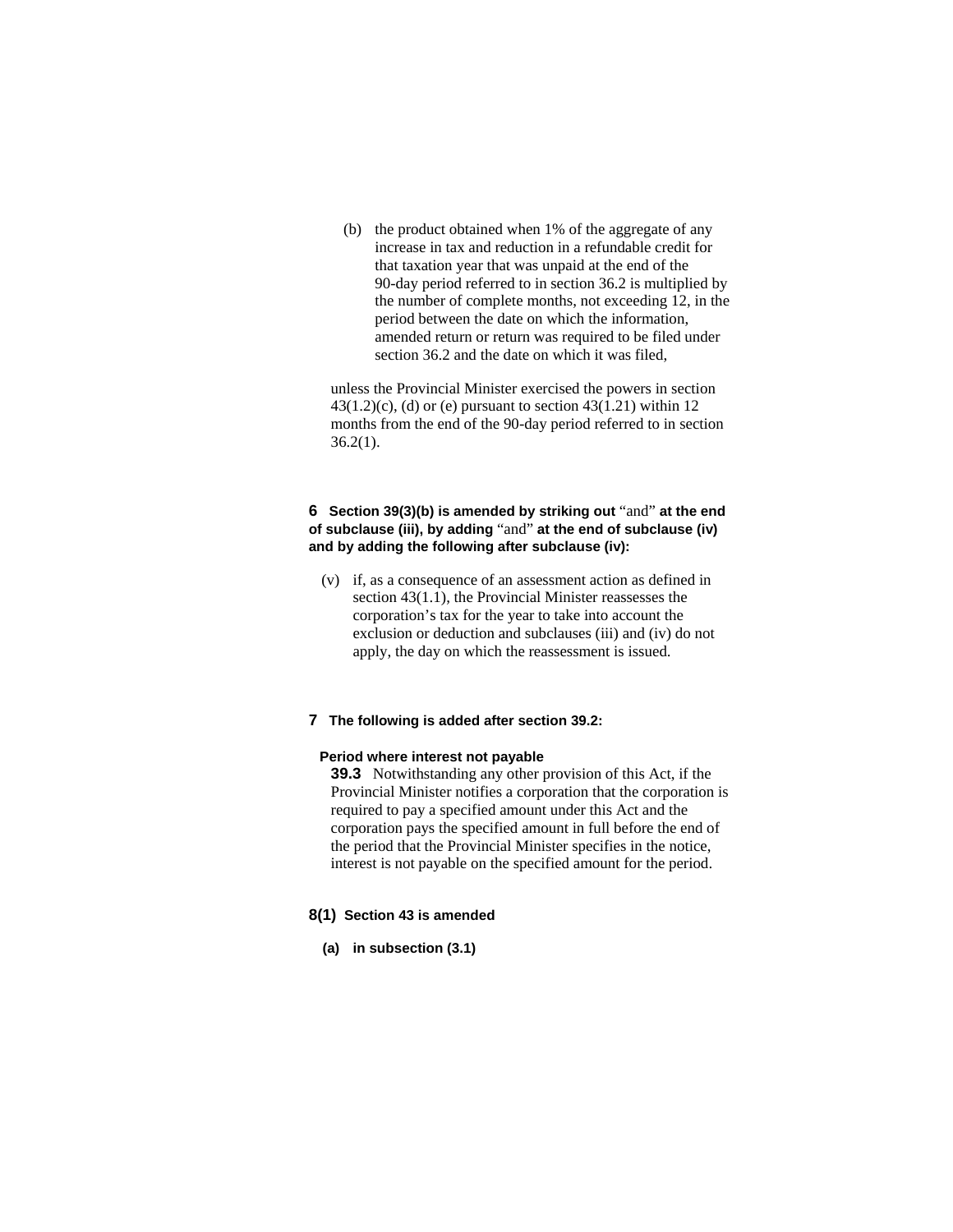- **(i) by striking out** "39 or 39.01 of the *Mines and Minerals Act*, the Minister of Resource Development" **and substituting** "38 or 39 of the *Mines and Minerals Act*, the Minister responsible for that Act";
- **(ii) by striking out** "26(1)(c)(i) or (ii)" **and substituting**  " $26(1.01)(a)$  or (b)";
- **(b) in subsection (3.3) by striking out** "section 39 or 39.01" **and substituting** "section 38 or 39".

**(2) Subsection (1)(a)(ii) is deemed to have come into force on January 1, 2003.**

# **9 Section 47 is amended**

# **(a) by adding the following after subsection (4.2):**

- **(4.21)** Notwithstanding subsection (4), where
	- (a) a reassessment is issued pursuant to section 43(1.2) or (1.21) in response to an assessment action,
	- (b) all or part of the assessment action resulted from a response to a notice of objection filed with another jurisdiction by a large corporation within the meaning assigned by subsection 225.1(8) of the federal Act, and
	- (c) the corporation did not file a notice of objection with the Provincial Minister as required by section 48(1.01),

the interest payable under this section on any overpayment resulting from the reassessment shall be reduced by the lesser of

- (d) 5% of the interest as otherwise calculated, and
- (e) \$10 000.

**(4.22)** Notwithstanding section 43(1), the Provincial Minister may reassess interest at any time to give effect to subsection  $(4.21)$ .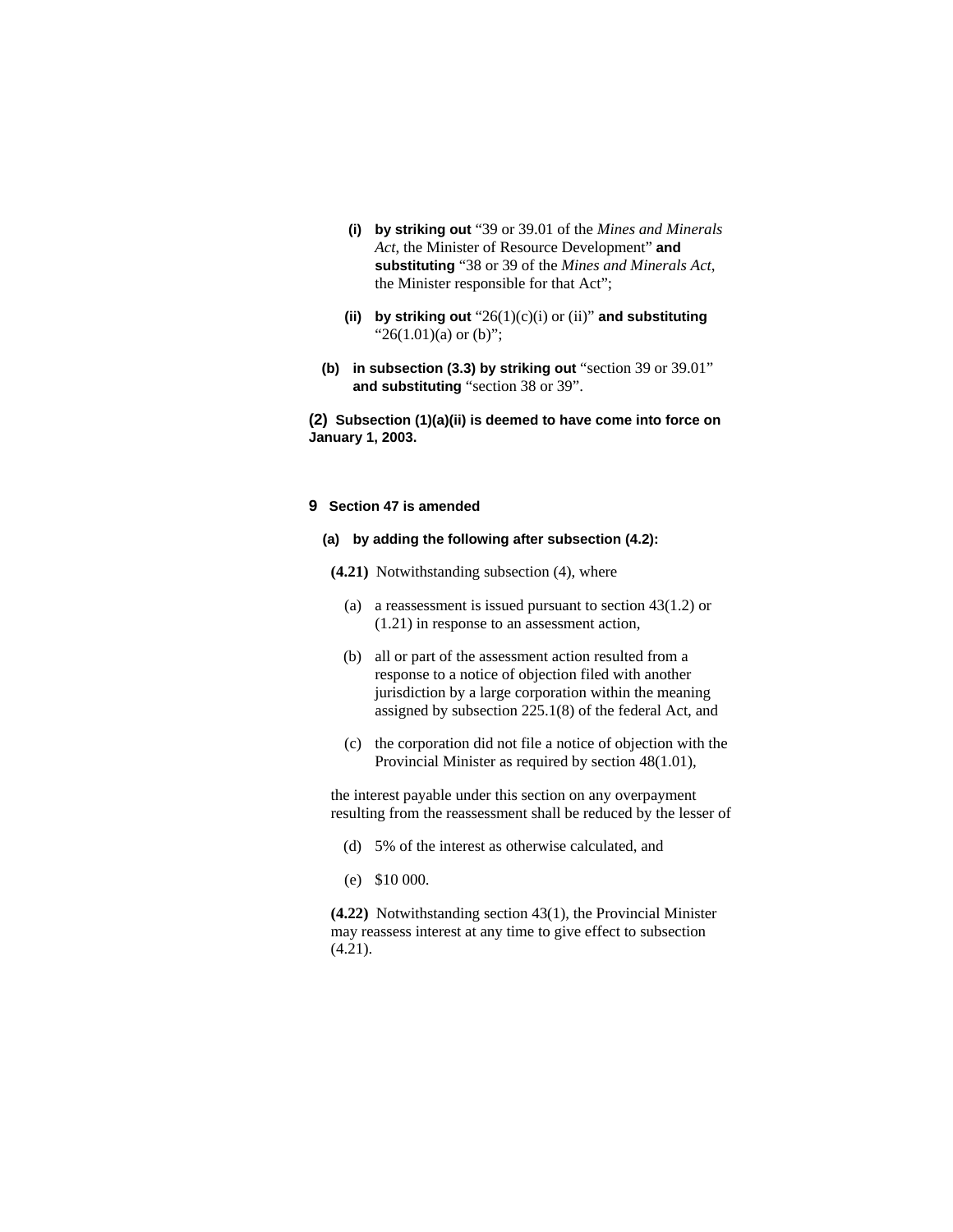- **(b) in subsection (6) by striking out** "and" **at the end of clause (f), by adding** "and" **at the end of clause (g) and by adding the following after clause (g):** 
	- (h) if, as a consequence of an assessment action as defined in section 43(1.1), the Provincial Minister reassesses the corporation's tax for the year to take into account the exclusion or deduction and clauses (f) and (g) do not apply, the day on which the reassessment is issued.

# **10 Section 48 is amended**

### **(a) by adding the following after subsection (1):**

**(1.01)** Notwithstanding subsection (1), a corporation that is a large corporation in a taxation year within the meaning assigned by subsection 225.1(8) of the federal Act that objects to an assessment under this Act must serve on the Provincial Minister a notice of objection in the prescribed form on or before the day that is 90 days after the day of mailing of the notice of assessment.

- **(b) in subsection (1.1)(a) by striking out** "47(4.4)" **and substituting** "47(4.22) or (4.4)";
- **(c) by repealing subsection (1.111).**

### **11(1) Section 49.1 is amended**

**(a) in subsection (1) by striking out** "and the corporation is not entitled by virtue of the application of subsection 61.3(3) of the federal Act to deduct an amount under this Act by virtue of the application of section 61.3 of the federal Act" **and substituting** "and the corporation is prevented by subsection 61.3(3) of the federal Act from deducting an amount under section 61.3 of the federal Act as it applies for the purposes of this Act";

### **(b) by adding the following after subsection (2.1):**

**(2.2)** Where a corporation has transferred property, either directly or indirectly, by means of a trust or any other means, to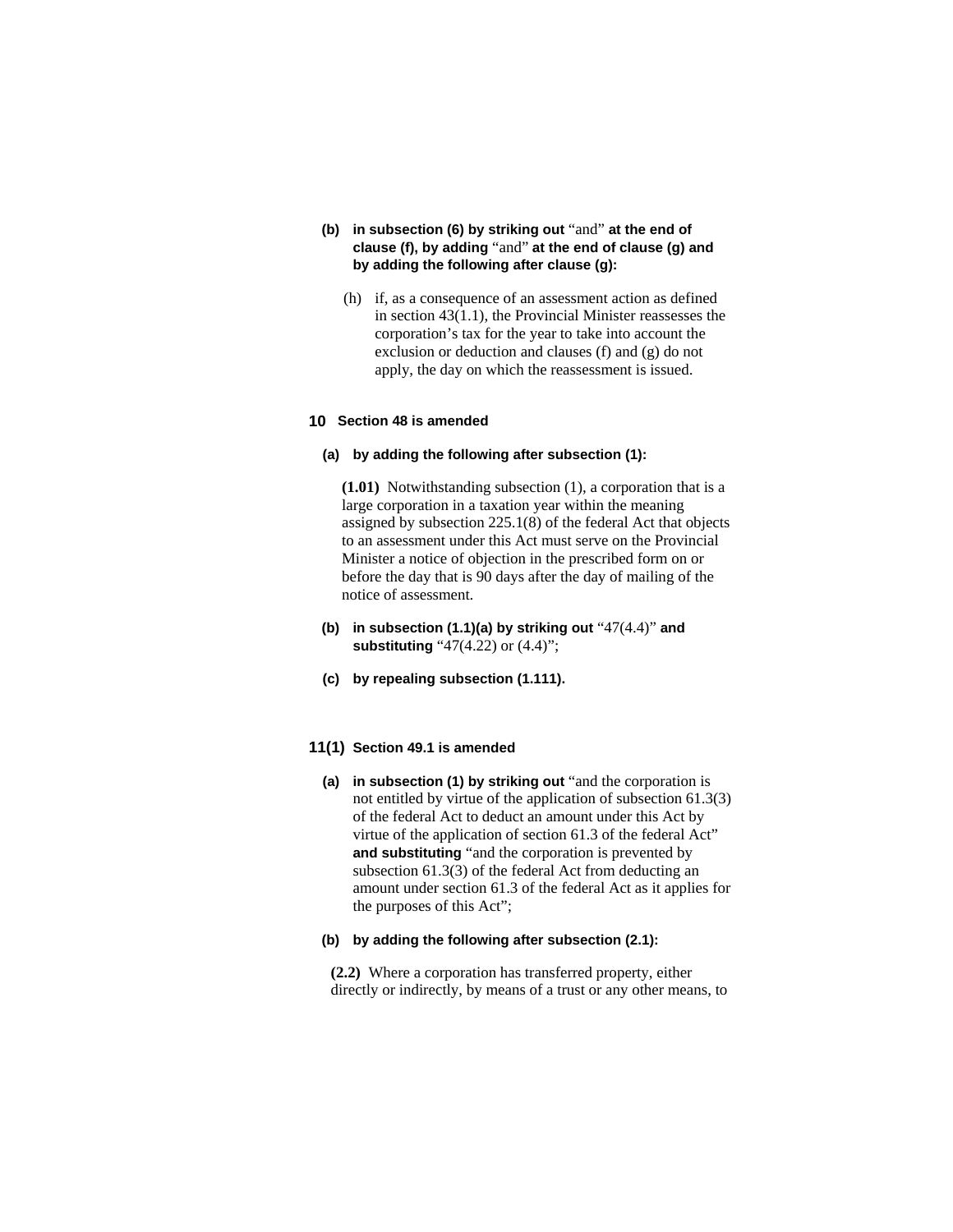a person with whom the corporation was not dealing at arm's length, the transferee and transferor are jointly and severally liable to pay under this Act an amount equal to the lesser of

 (a) the amount, if any, by which the fair market value of the property at the time it was transferred exceeds the fair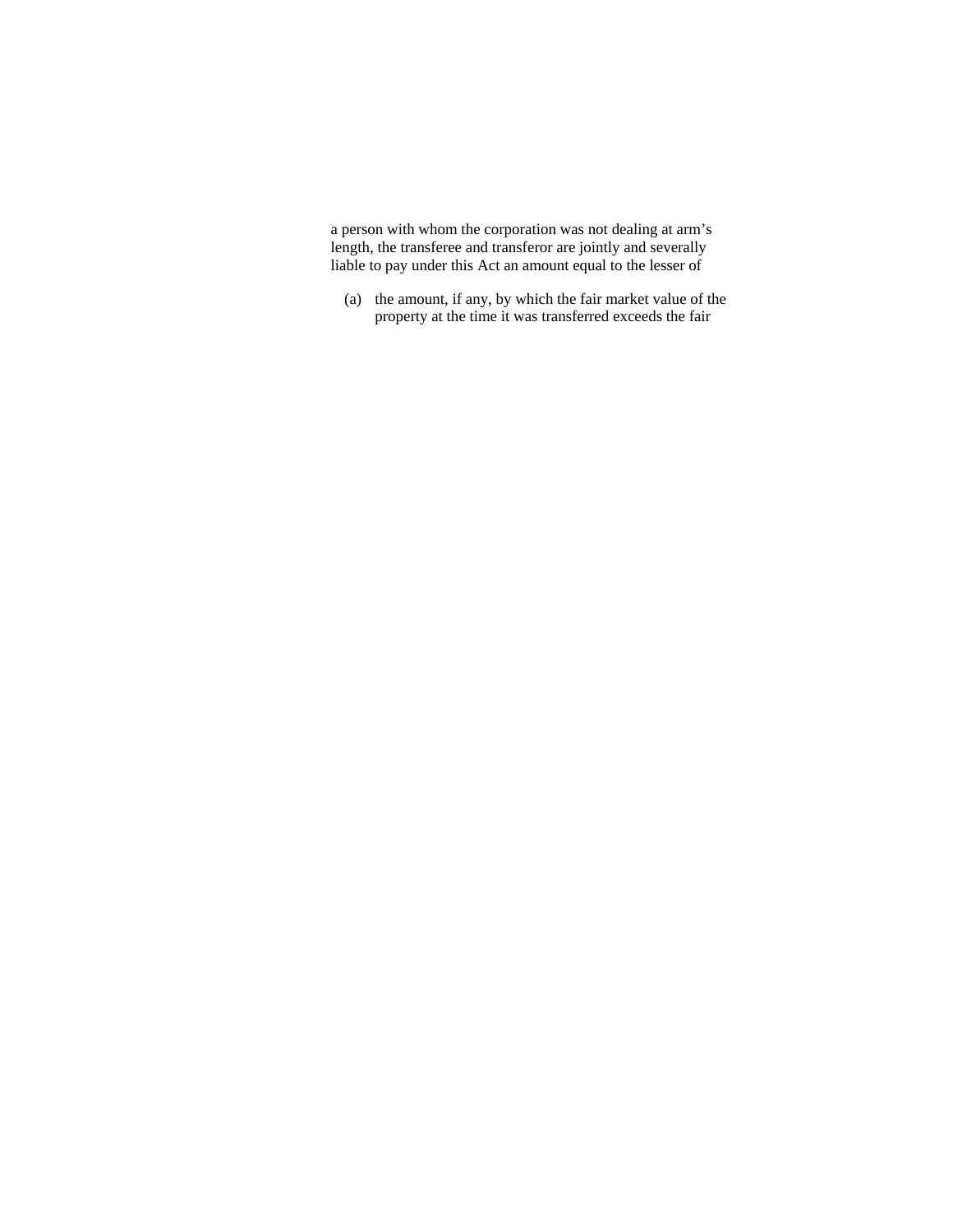market value at that time of the consideration given for the property, and

 (b) the total of all amounts each of which is an amount that the transferor is liable to pay under this Act (including, for greater certainty, an amount that the transferor is liable to pay under this section, regardless of whether the Provincial Minister has made an assessment under subsection (3) for that amount or not) in or in respect of the taxation year in which the property was transferred or any preceding taxation year,

but nothing in this subsection limits the liability of the transferor under any other provision of this Act or of the transferee for the interest that the transferee is liable to pay under this Act on an assessment in respect of the amount that the transferee is liable to pay because of this subsection.

**(c) in subsection (3) by adding** "with respect to a corporation" **after** "been made".

**(2) Subsection (1) is effective with respect to transfers of property on or after the day this section comes into force.**

**12 Section 56(1)(f) is amended by striking out "Minister of** Resource Development" **and substituting** "Minister responsible for the *Mines and Minerals Act*".

**13 Section 67(1) is amended by striking out** "Department of Revenue" **and substituting** "Department of Finance".

**14 Section 82(4) is amended by striking out** "Department of Revenue" **and substituting** "Department of Finance".

**15 Section 85(5) is repealed.**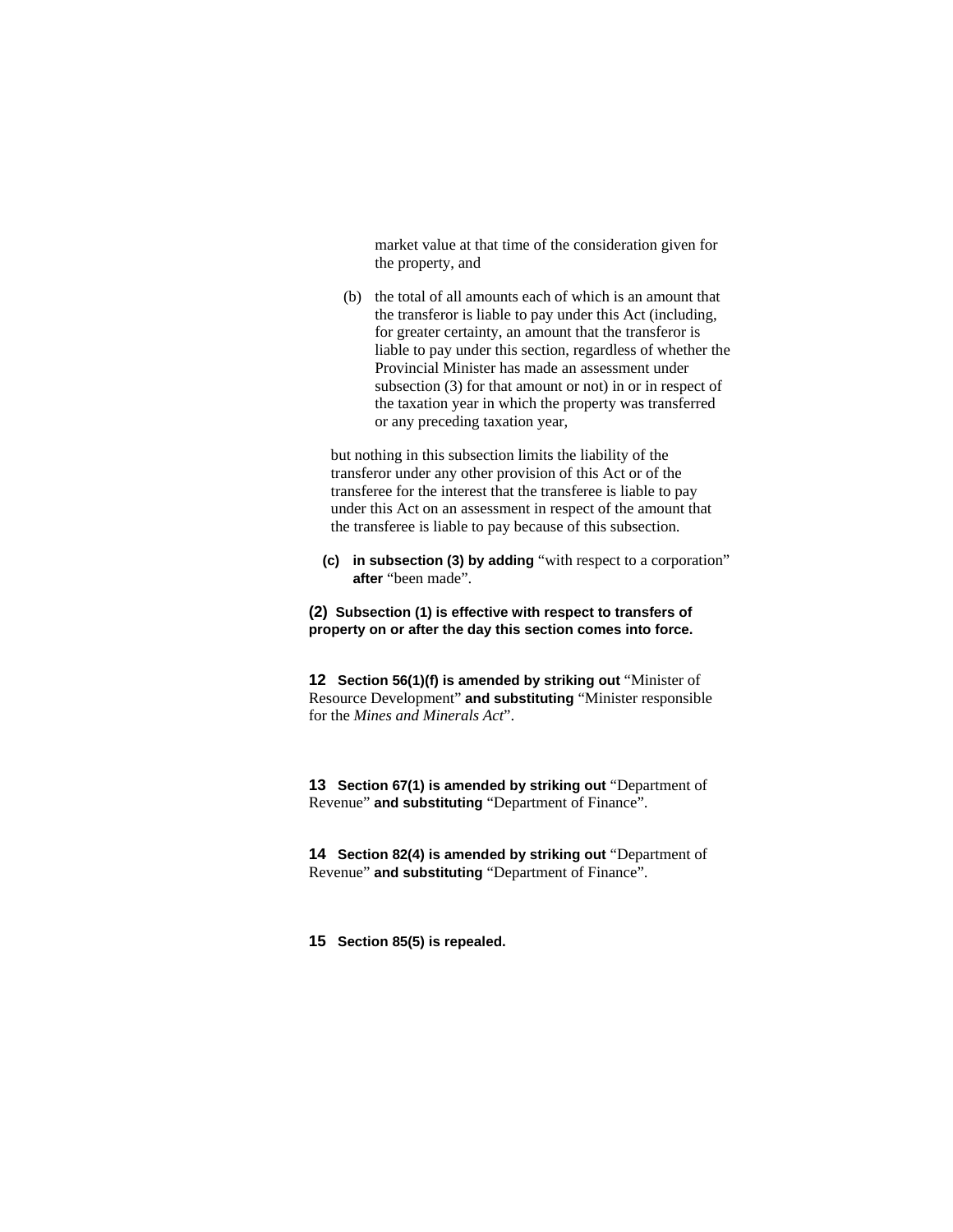# **16(1) Section 119 is amended**

- **(a) in subsection (2.1) by striking out** "39 or 39.01 of the *Mines and Minerals Act*, the Minister of Resource Development" **and substituting** "38 or 39 of the *Mines and Minerals Act*, the Minister responsible for that Act";
- **(b)** in subsection (2.1) by striking out  $"106(1)(a)(i)$  or  $(ii)"$ **and substituting** "106(1.01)(a) or (b)";
- **(c) in subsections (2.2) and (2.3) by striking out** "39 or 39.01 of the *Mines and Minerals Act*" **and substituting** "38 or 39 of the *Mines and Minerals Act*";
- **(d) in subsection (3) by striking out** "106(1)(a)" **and substituting** "106(1.01)".

**(2) Subsection (1)(b) and (d) are deemed to have come into force on January 1, 2003.**

**17 In the following provisions,** "Minister of Revenue" **is struck out wherever it occurs and** "Provincial Minister" **is substituted:** 

section 14; section 14.3; section 16.2; section 39.2; section 41; section 43; section 44.1; section 44.2; section 47(2); section 48(1.1); section 49; section 60.1; section 61(3.2); section  $67(2)$ ; section 82(4).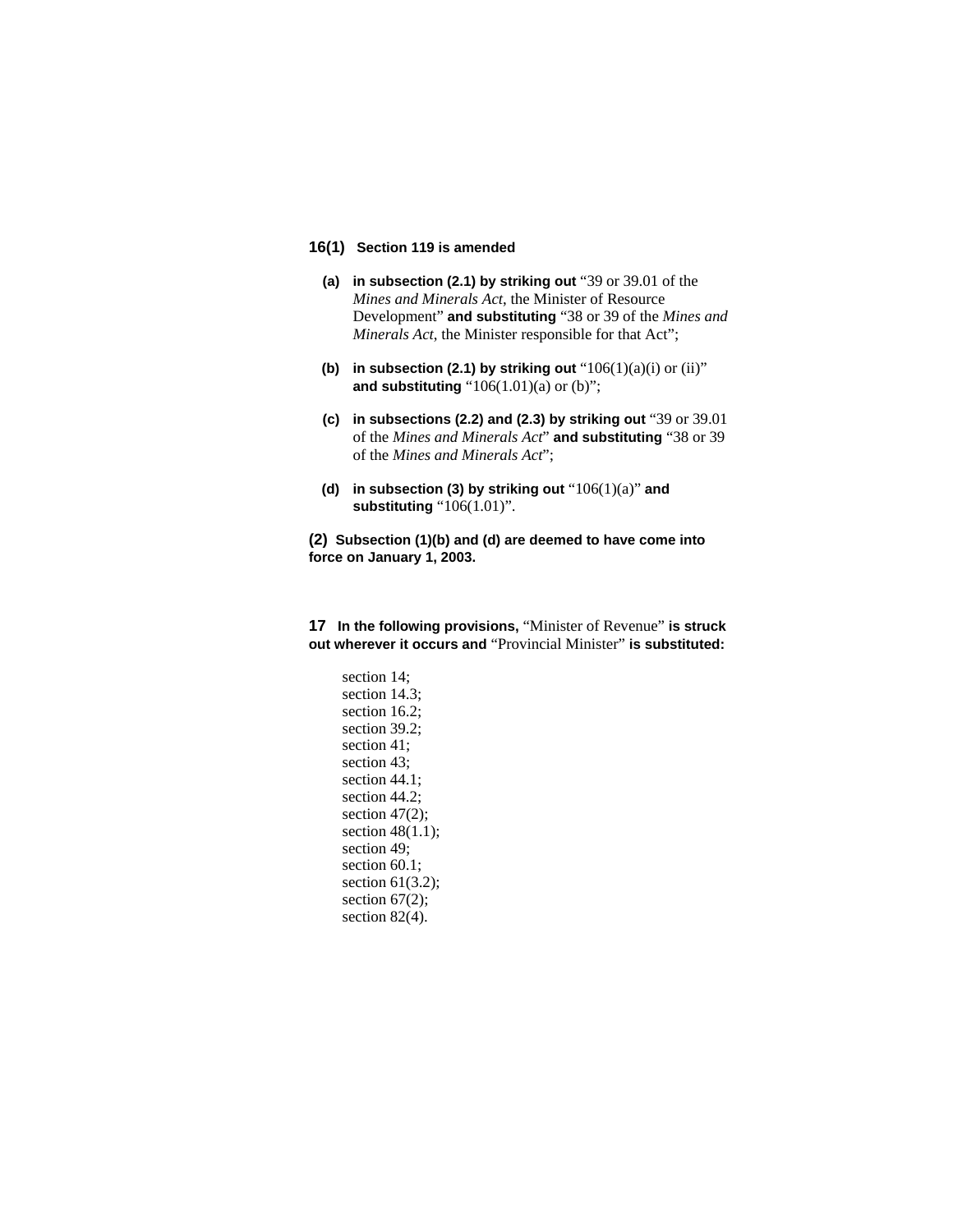# **Part 2 Blue Cross Statutes Amendment Act, 2004**

**18 The** *Blue Cross Statutes Amendment Act, 2004* **is amended by this Part.** 

# **19(1) Section 1(8) is amended in the new section 12.1 by adding the following after subsection (1):**

**(1.1)** If in respect of a taxation year the Corporation is entitled to a refund in accordance with the regulations because

- (a) the amount of instalments paid by the Corporation in a taxation year was greater than the actual payment required under the regulations, or
- (b) under the regulations the Corporation would have been entitled to a refund if it had been required to pay tax under the *Alberta Corporate Tax Act* or the *Income Tax Act* (Canada), or both,

the refund may be paid out of the General Revenue Fund.

# **Part 3 Coming into Force**

**20 Sections 9(a) and 10 come into force on Proclamation.** 

## **Explanatory Notes**

# **Part 1 Alberta Corporate Tax Act**

**1** Amends chapter A-15 of the Revised Statutes of Alberta 2000.

**2** Section 20 presently reads in part: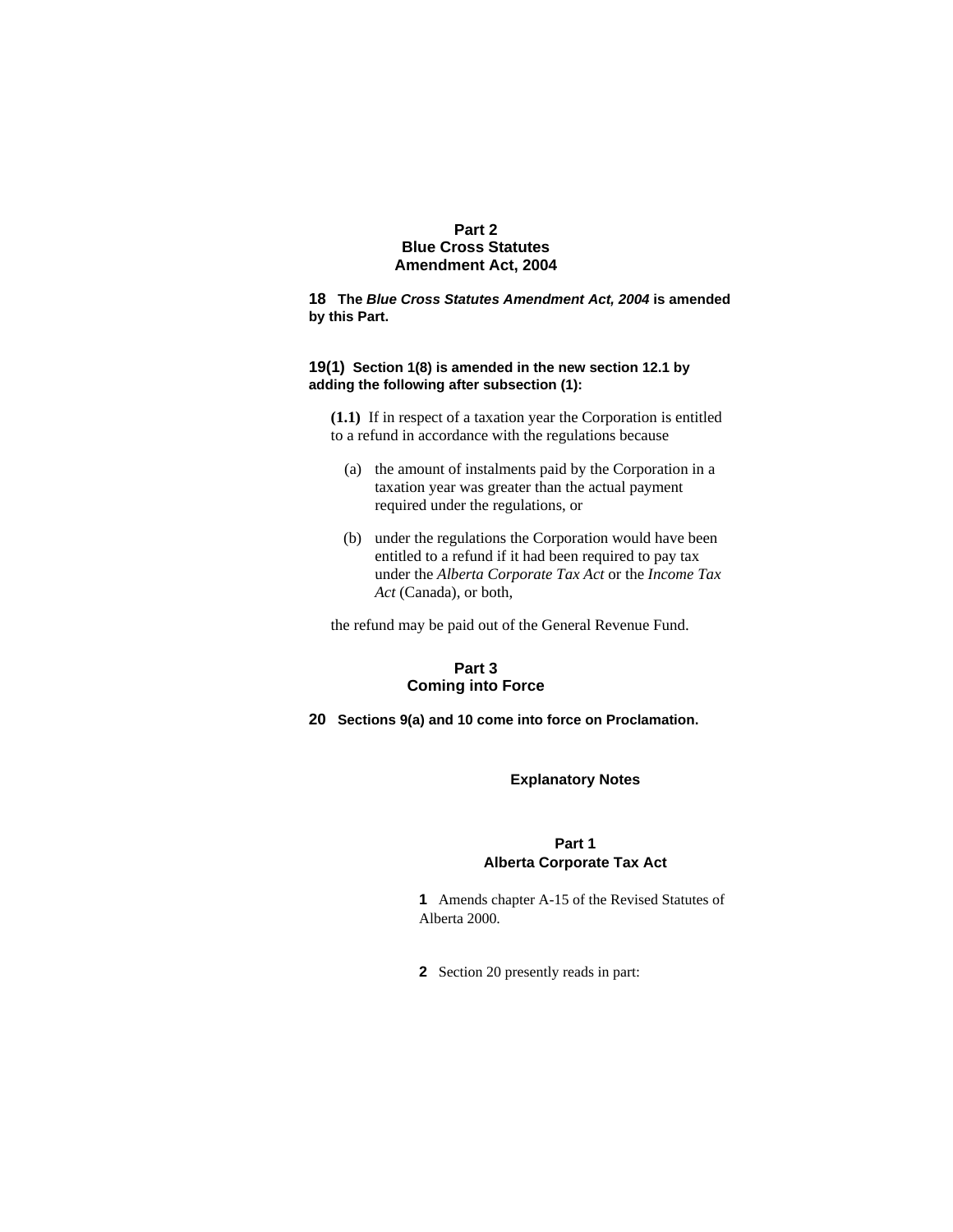*(6) The net amount available for a taxation year in respect of the corporation's unsuccessored pool is the amount determined by the formula* 

 *(e) any amount that would be deemed to have been payable in the year by a trust to the corporation as beneficiary of the trust under subsection 104(29) of the federal Act if the reference in that subsection to paragraph 18(1)(l.1) were struck out,* 

 *exceeds the aggregate of* 

### **3** Section 26 presently reads in part:

*(1.2) For the purposes of subsection (1)(h)(i), a right or interest or part of a right or interest is deemed not to be owned by a partnership unless there was in existence on August 24, 1982 a* 

*written agreement of partnership together with any other evidence that, in the opinion of the Provincial Minister, is sufficient to establish that the right or interest or part of the right or interest was intended by each of the members of the partnership to be owned by the partnership and not by the members.* 

### **4** Section 35 presently reads in part:

*(3) Where, at any time (in this subsection referred to as "that time"), a corporation becomes or ceases to be exempt from tax under this Act on its taxable income otherwise than by reason of paragraph 149(1)(t) of the federal Act, as it applies for the purposes of this Act, the following rules apply:* 

 *(a) the taxation year of the corporation that would otherwise have included that time is deemed to have ended immediately before that time, a new taxation year of the corporation is deemed to have begun at that time and, for the purpose of determining the corporation's fiscal period after that time,*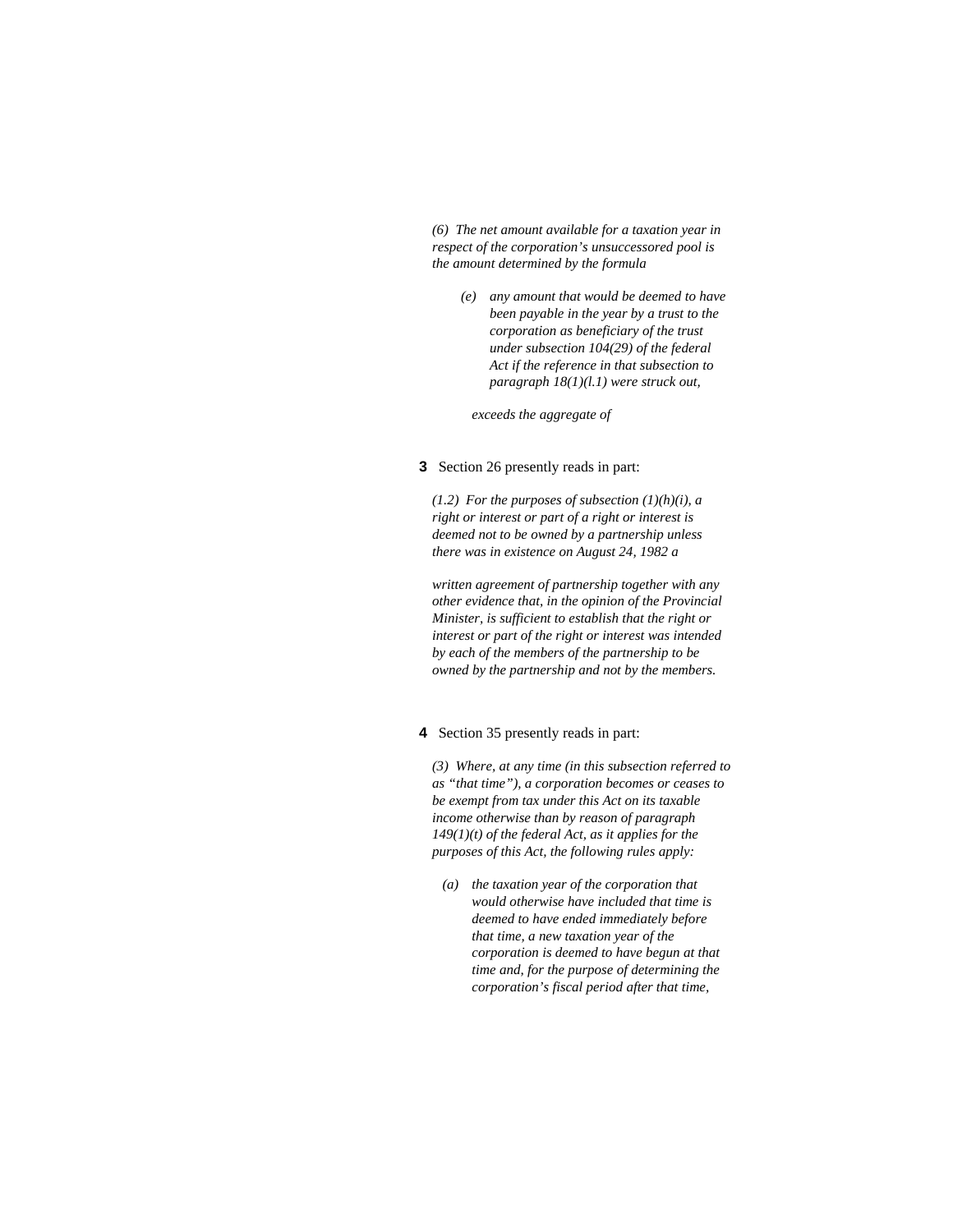*the corporation is deemed not to have established a fiscal period before that time;* 

- *(b) for the purpose of computing the corporation's income for its first taxation year ending after that time, the corporation is deemed to have claimed or deducted, under sections 20, 138 and 140 of the federal Act, as they apply for the purposes of this Act, in computing its income for its taxation year ending immediately before that time, the greatest amount that could have been claimed or deducted for that year as a reserve under those sections;*
- *(c) the corporation is deemed to have disposed, at the time (in this subsection referred to as the "disposition time") that is immediately before the time that is immediately before that time, of each property that was owned by it immediately before that time for an amount equal to its fair market value at that time and to have reacquired the property at that time at a cost equal to that fair market value;*
- *(d) for the purposes of applying section 23 of this Act and sections 37, 65 to 66.4, 66.7 and 111 of the federal Act, as they apply for the purposes of this Act, to the corporation, the corporation is deemed to be a new corporation the first taxation year of which began at that time;*
- *(e) where, immediately before the disposition time, the corporation's cumulative eligible capital in respect of a business exceeds the total of* 
	- *(i) 3/4 of the fair market value of the eligible capital property in respect of the business, and*
	- *(ii) the amount otherwise deducted under paragraph 20(1)(b) of the federal Act, as it applies for the purposes of this Act, in computing the corporation's income from*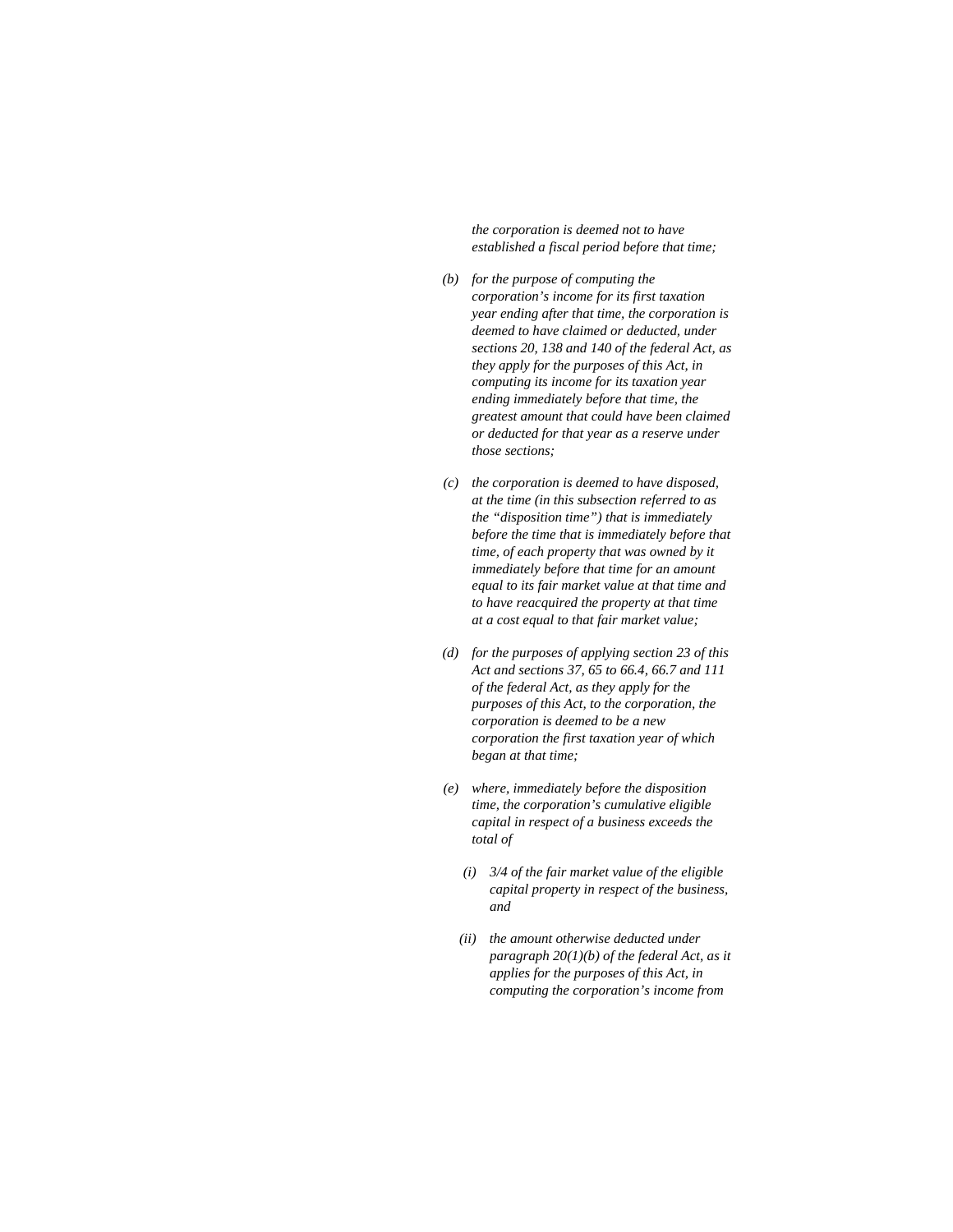*the business for the taxation year that ended immediately before that time,* 

*the excess shall be deducted under paragraph 20(1)(b) of the federal Act, as it applies for the purposes of this Act, in computing the corporation's income from the business for the taxation year that ended immediately before that time.* 

### **5** Section 37 presently reads in part:

*37(1) A corporation that has failed to file a return for a taxation year as and when required by this Act is liable to a penalty equal to the aggregate of* 

- *(a) an amount equal to 5% of the amount by which the aggregate of* 
	- *(i) the tax for the year that was unpaid when the return was required to be filed, and*
	- *(ii) the amounts paid or applied to the corporation under section 26.4 for the year*

 *exceeds the aggregate of* 

- *(iii) the royalty tax credit to which the corporation is entitled for the year, and*
- *(iv) the amounts paid by the corporation under section 38(8) for the year on or before the day on which the return was required to be filed,*

#### *and*

 *(b) the product obtained when 1% of the amount by which the aggregate of clause (a)(i) and (ii) exceeds the aggregate of clause (a)(iii) and (iv) is multiplied by the number of complete months, not exceeding 12, in the period between the date on which the return was required to be filed and the date on which the return was filed.*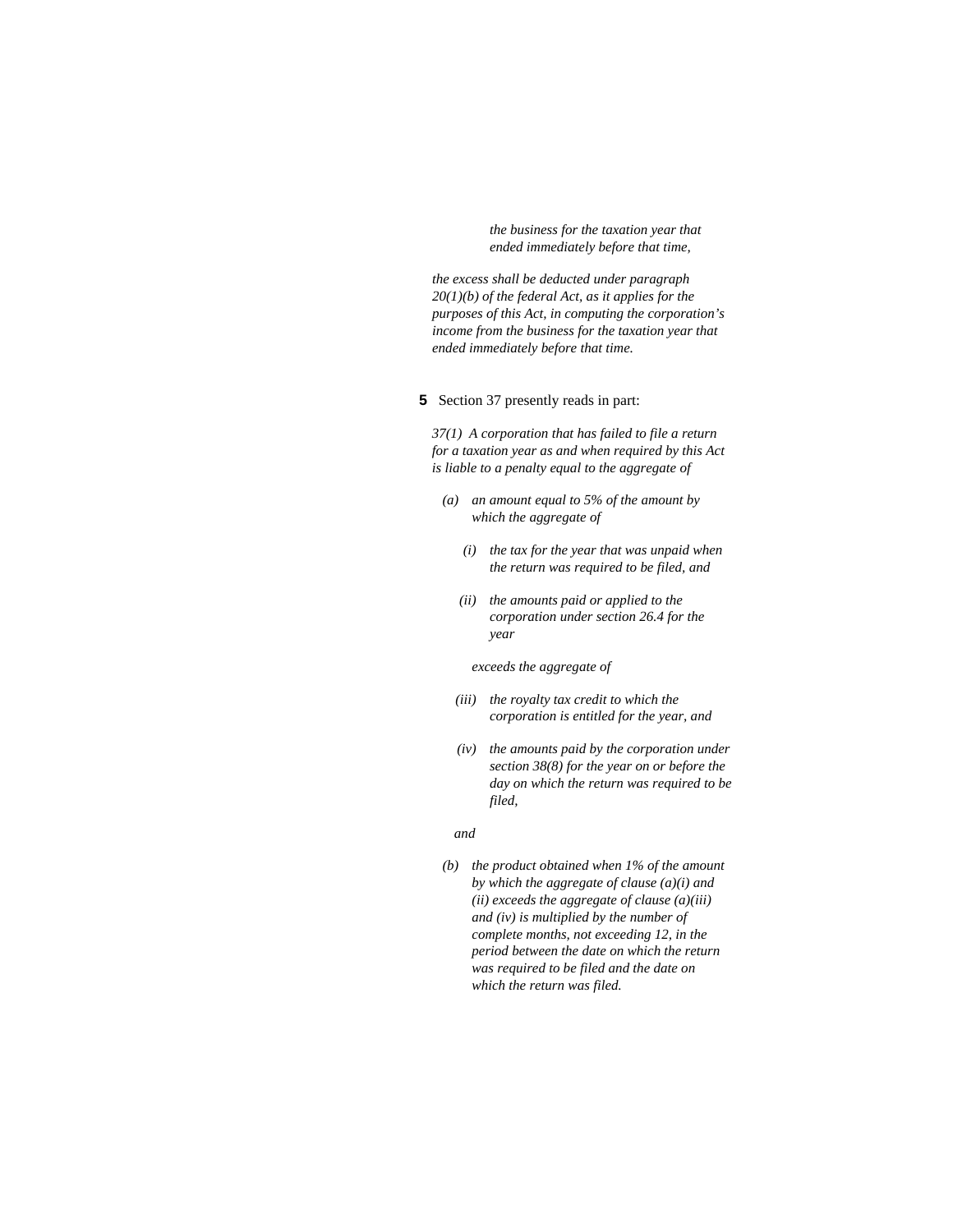*(3) Notwithstanding subsection (1), when a corporation has failed to comply with section 36.2, the corporation is liable to a penalty equal to the aggregate of* 

- *(a) 5% of the aggregate of any increase in tax and reduction in a refundable credit for that taxation year that was unpaid at the end of the 90-day period referred to in section 36.2, and*
- *(b) the product obtained when 1% of the aggregate of any increase in tax and reduction in a refundable credit for that taxation year that was unpaid at the end of the 90-day period referred to in section 36.2 is multiplied by the number of complete months, not exceeding 12, in the period between the date on which the information, amended return or return was required to be filed under section 36.2 and the date on which it was filed.*

### **6** Section 39 presently reads in part:

*(3) For the purpose of computing interest under subsection (1) or (2) on tax or a part of an instalment of tax for a taxation year and for the purpose of section 73.1,* 

- *(b) the amount by which the tax payable by the corporation for the year is reduced as a consequence of the deduction or exclusion of amounts described in clause (a) is deemed to have been paid by the corporation on account of tax payable for the year on the day that is the latest of* 
	- *(i) the first day immediately following that subsequent taxation year,*
	- *(ii) the day on which the corporation's return under section 36 for that subsequent taxation year was filed,*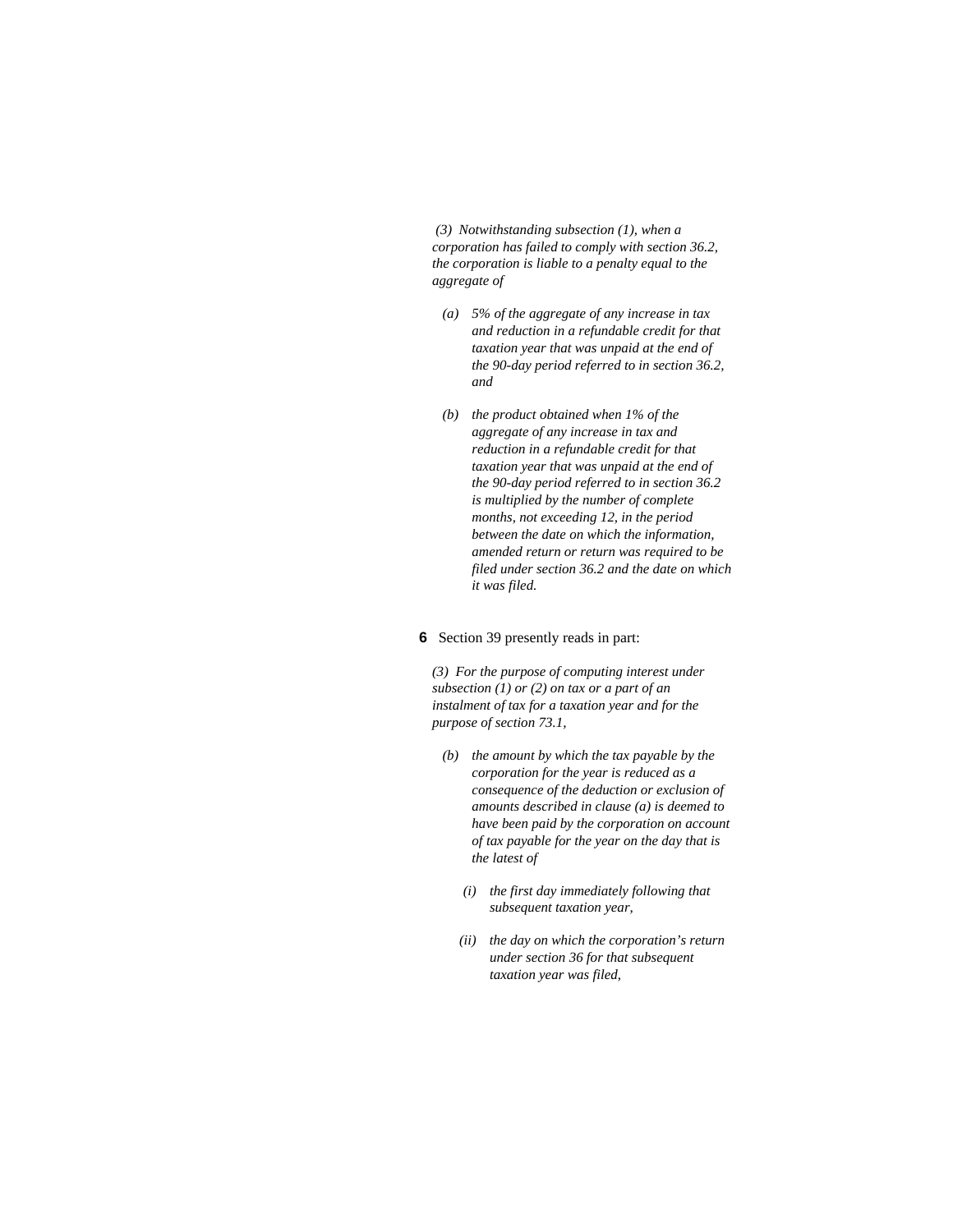- *(iii) if an amended return for the taxation year or a prescribed form amending its return for the year was filed under this Act by virtue of the application of subsection 49(4) of the federal Act or section 44 of this Act, the day on which the amended return or prescribed form was filed, and*
- *(iv) if, as a consequence of a request, the Provincial Minister reassessed the corporation's tax for the year to take into account the exclusion or deduction, the day on which the request was made.*
- **7** Period where interest not payable.

# **8** Section 43 presently reads in part:

*(3.1) Subject to subsection (3.2), if in a particular taxation year a corporation is notified that, pursuant to section 39 or 39.01 of the Mines and Minerals Act, the Minister of Resource Development has recalculated or made additional calculations that change an amount referred to in section 26(1)(c)(i) or (ii) for a previous taxation year in respect of which the normal reassessment period has expired, the Provincial Minister, notwithstanding subsection (1) and within the normal reassessment period for the particular taxation year, may* 

- *(a) assess, reassess or make additional assessments of tax, interest or penalties with respect to the previous taxation year, and*
- *(b) determine or redetermine the entitlement to and the amount, if any, of the royalty tax credit of the corporation for the previous taxation year.*
- **9** Section 47 presently reads in part: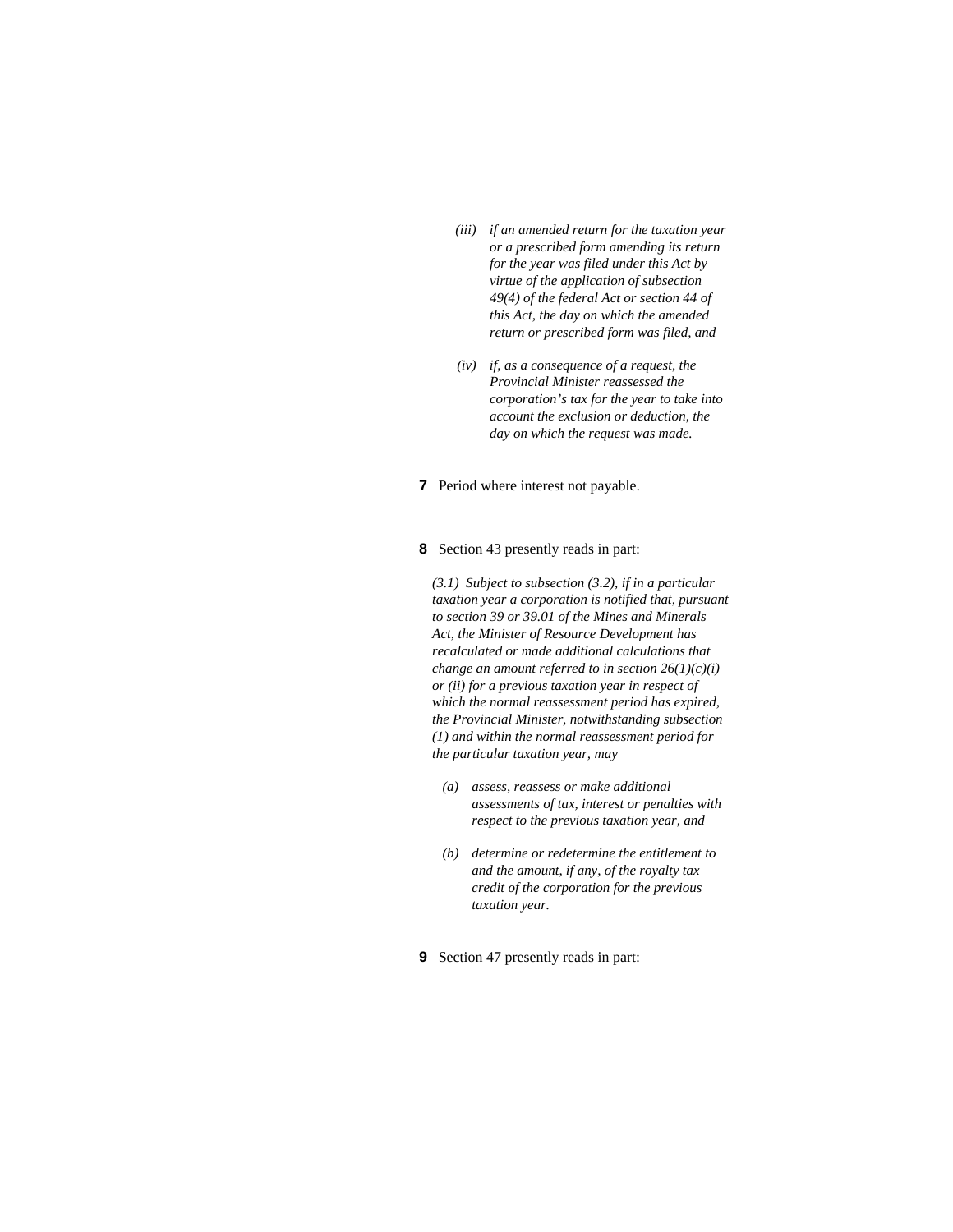*(4.2) Interest required to be paid or applied under subsection (4) shall be paid out of or charged to the General Revenue Fund.* 

*(6) For the purpose of computing interest under subsection (4), the portion of any overpayment of the tax payable by a corporation for a taxation year that arose as a consequence of* 

- *(a) the deduction of an amount under this Act by virtue of the application of section 41 of the federal Act in respect of the corporation's listed-personal-property loss for a subsequent taxation year,*
- *(b) the exclusion of an amount from the corporation's income for the year under this Act by virtue of the application of section 49 of the federal Act in respect of the exercise of an option in a subsequent taxation year, or*
- *(c) the deduction of an amount under this Act by virtue of the application of section 111 of the federal Act in respect of a loss for a subsequent taxation year*

*is deemed to have arisen on the day that is the latest of* 

- *(d) the first day immediately following that subsequent taxation year,*
- *(e) the day on which the corporation's return under section 36 for that subsequent taxation year was filed,*
- *(f) if an amended return for the taxation year or a prescribed form amending the corporation's return for the year was filed under this Act by virtue of the application of subsection 49(4) of the federal Act or section 44 of this Act, the day on which the amended return or prescribed form was filed, and*
- *(g) if, as a consequence of a request, the Provincial Minister reassessed the*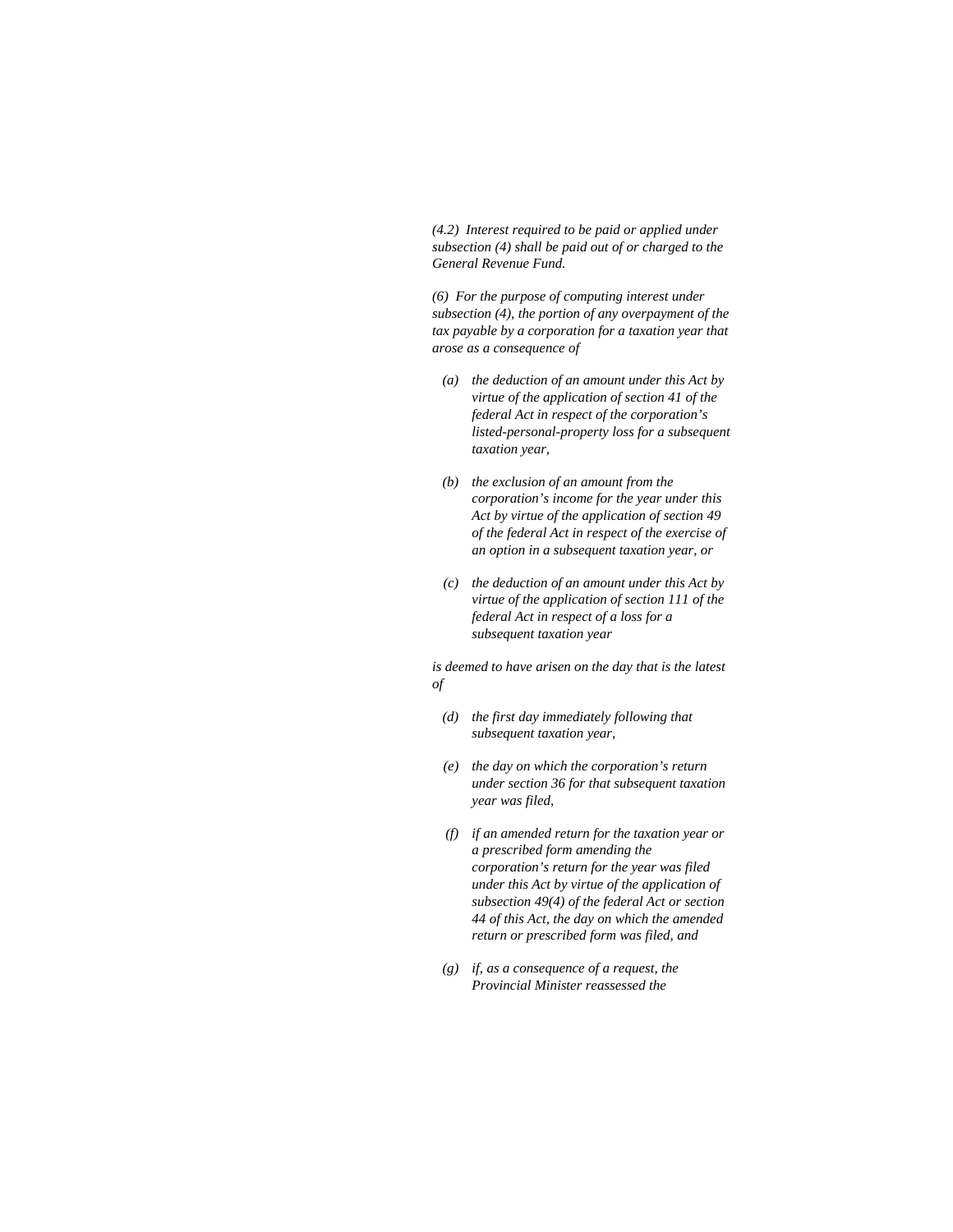*corporation's tax for the year to take into account the deduction or exclusion, the day on which the request was made.* 

### **10** Section 48 presently reads in part:

*48(1) A corporation that objects to an assessment under this Act may serve on the Provincial Minister a notice of objection in the prescribed form setting out the reasons for the objection and all relevant facts, on or before the day that is 90 days after the day of mailing of the notice of assessment.* 

*(1.1) Notwithstanding subsection (1), where at any time the Minister of Revenue assesses tax, interest or penalties or other amounts payable under this Act by, or makes a determination or redetermination in respect of, a corporation* 

 *(a) under section 41(1.1), (1.11) or (8), 43(1)(b)(i), (1.2), (3.1), (3.3), (4), (4.1) or (5), 44, 47(4.4) or 72.1(8) or in accordance with an order of a court vacating, varying or restoring the assessment or referring the assessment back to the Minister of Revenue for reconsideration and reassessment,* 

*(1.111) Unless the corporation has taxable income of nil or a loss for the taxation year, if a corporation that was a large corporation in a taxation year within the meaning assigned by subsection 225.1(8) of the federal Act files a valid objection pursuant to subsection 165(1.11) of the federal Act (the "federal notice of objection") to an assessment with respect to a taxation year made under the federal Act (the "federal assessment"), but does not object within the time required by this Act to an assessment under this Act with respect to that taxation year that is based on the same issues as the federal assessment (the "Alberta parallel assessment"),* 

 *(a) the corporation is deemed to have filed a notice of objection pursuant to subsection (1.11) of this section to the Alberta parallel*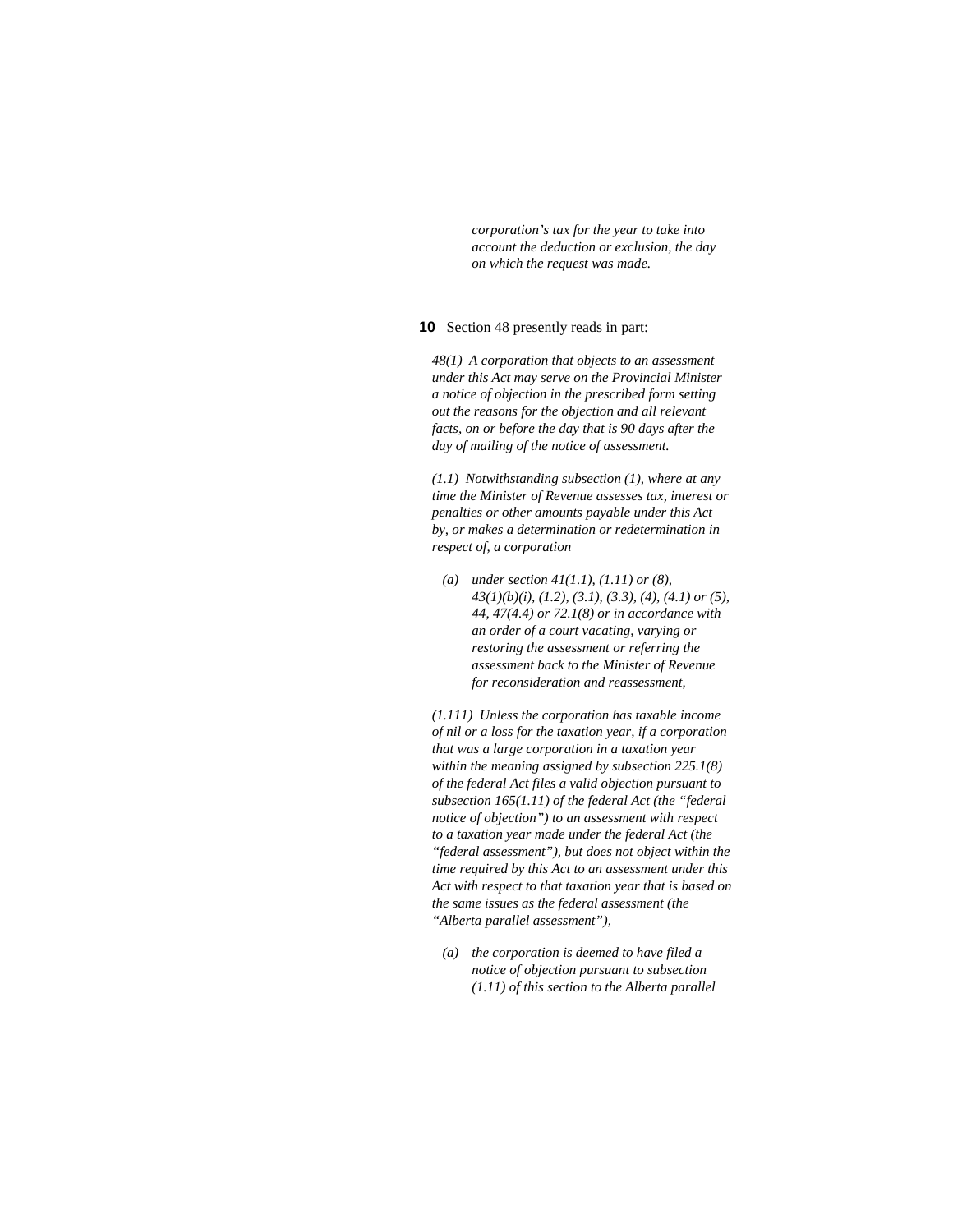*assessment on the last day on which the notice of objection could have been filed under this Act, and* 

 *(b) the federal notice of objection is deemed to be the objection filed pursuant to subsection (1.11) of this section, with such modifications for the relief sought as are appropriate for the determination of any amount of a change in a balance within the meaning of section 43(6) of this Act or a balance of undeducted outlays or other amounts of the corporation under this Act.* 

#### **11** Section 49.1 presently reads in part:

*49.1(1) If property is transferred at any time by a corporation to a person with whom the corporation does not deal at arm's length at that time and the corporation is not entitled by virtue of the application of subsection 61.3(3) of the federal Act to deduct an amount under this Act by virtue of the application of section 61.3 of the federal Act in computing its income for a taxation year because of the transfer or because of the transfer and one or more other transactions, the person is jointly and severally liable with the corporation to pay an amount of the corporation's tax under this Act for the year equal to the amount, if any, by which the fair market value of the property at that time exceeds the fair market value at that time of the consideration given for the property, but nothing in this subsection limits the liability of the corporation under any other provisions of this Act.* 

*(3) The Provincial Minister may at any time assess a person in respect of any amount payable because of this section, and the provisions of this Part apply, with such modifications as the circumstances require, in respect of an assessment made under this section as though it had been made under section 41 or 43.*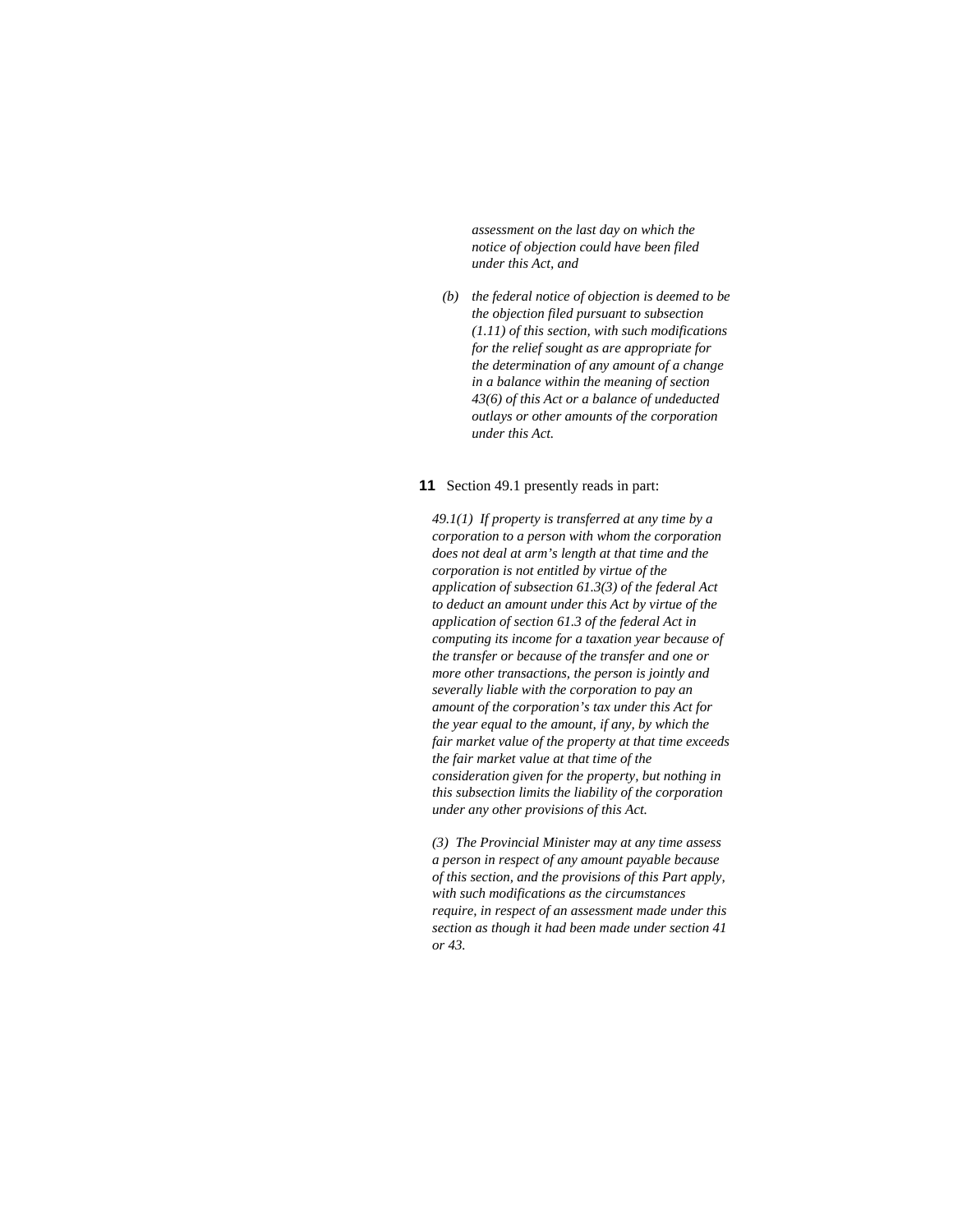### **12** Section 56 presently reads in part:

*56(1) The Lieutenant Governor in Council may make regulations* 

 *(f) authorizing the Minister of Resource Development to determine any component or value in the calculation of a royalty tax credit under Part 6 or a royalty credit under Part 11.* 

### **13** Section 67 presently reads in part:

*67(1) If any document has been seized, inspected, examined, audited or provided under sections 63 to 65, the person by whom it is seized, inspected, examined or audited or to whom it is provided or any officer of the Department of Revenue may make, or cause to be made, one or more copies of it and, in the case of an electronic document, make or cause to be made a print-out of the electronic document.* 

### **14** Section 82 presently reads in part:

*(4) An affidavit of an officer of the Department of Revenue setting out that the officer has charge of the appropriate records and that a document annexed to the affidavit is a document or true copy of a document or a print-out of an electronic document made by or on behalf of the Minister of Revenue or some person exercising the powers of the Minister of Revenue or by or on behalf of a corporation is evidence of the nature and contents of the document.* 

### **15** Section 85 presently reads in part:

*(5) The amount of a corporation's attributed royalty income carry forward, if any, under section 20(3)(a)(ii) from its taxation year immediately preceding the first taxation year to which this Act applies is deemed to be the amount which that*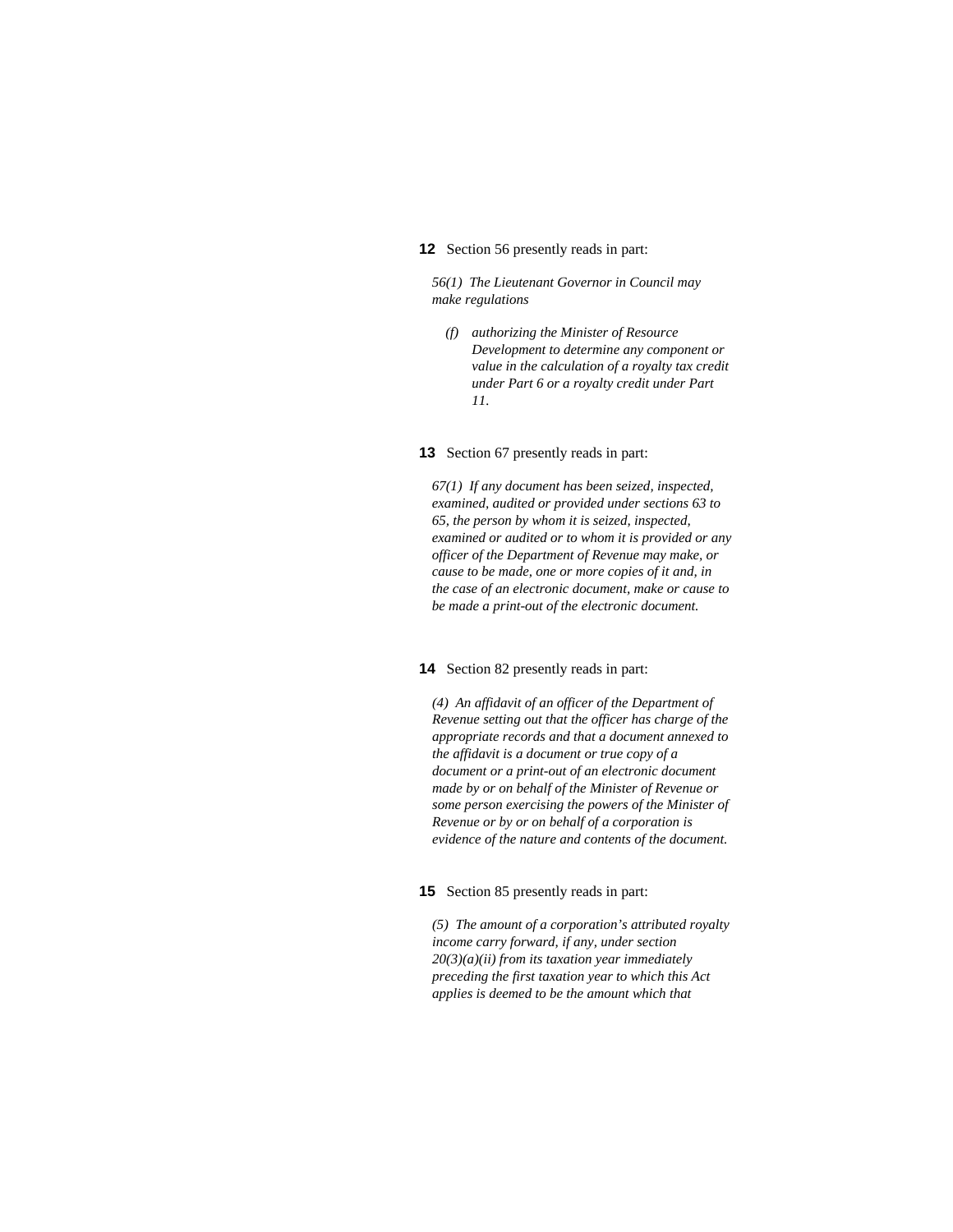*corporation would have been able to carry forward under section 8.4(5) of the old Act if the old Act had continued to apply to the first taxation year to which the new Act applies.* 

# **16** Section 119 presently reads in part:

*(2.1) Subject to subsection (2.2), if in a particular taxation year an individual is notified that, pursuant to section 39 or 39.01 of the Mines and Minerals Act, the Minister of Resource Development has recalculated or made additional calculations that change an amount referred to in section 106(1)(a)(i) or (ii) for a previous taxation year in respect of which the period referred to in subsection (2)(b) has expired, the Provincial Minister, notwithstanding subsection (2), within the period referred to in subsection (2)(b) for the particular taxation year, may* 

- *(a) assess, reassess or make additional assessments of interest or penalties under this Part with respect to the previous taxation year, and*
- *(b) determine or redetermine the entitlement to and the amount of the royalty credit or tax refund under this Part, if any, of the individual for the previous taxation year.*

*(2.2) The Provincial Minister may assess, reassess or make additional assessments, determinations or redeterminations under subsection (2.1) only to the extent that they are reasonably related to* 

*the recalculation or additional calculation under section 39 or 39.01 of the* Mines and Minerals Act *referred to in subsection (2.1).* 

*(2.3) If as a result of a notice of objection filed under section 48 or an appeal under section 50, the Provincial Minister has vacated or varied an assessment, reassessment, determination or redetermination made under subsection (2.1) in respect of a taxation year, the Provincial Minister*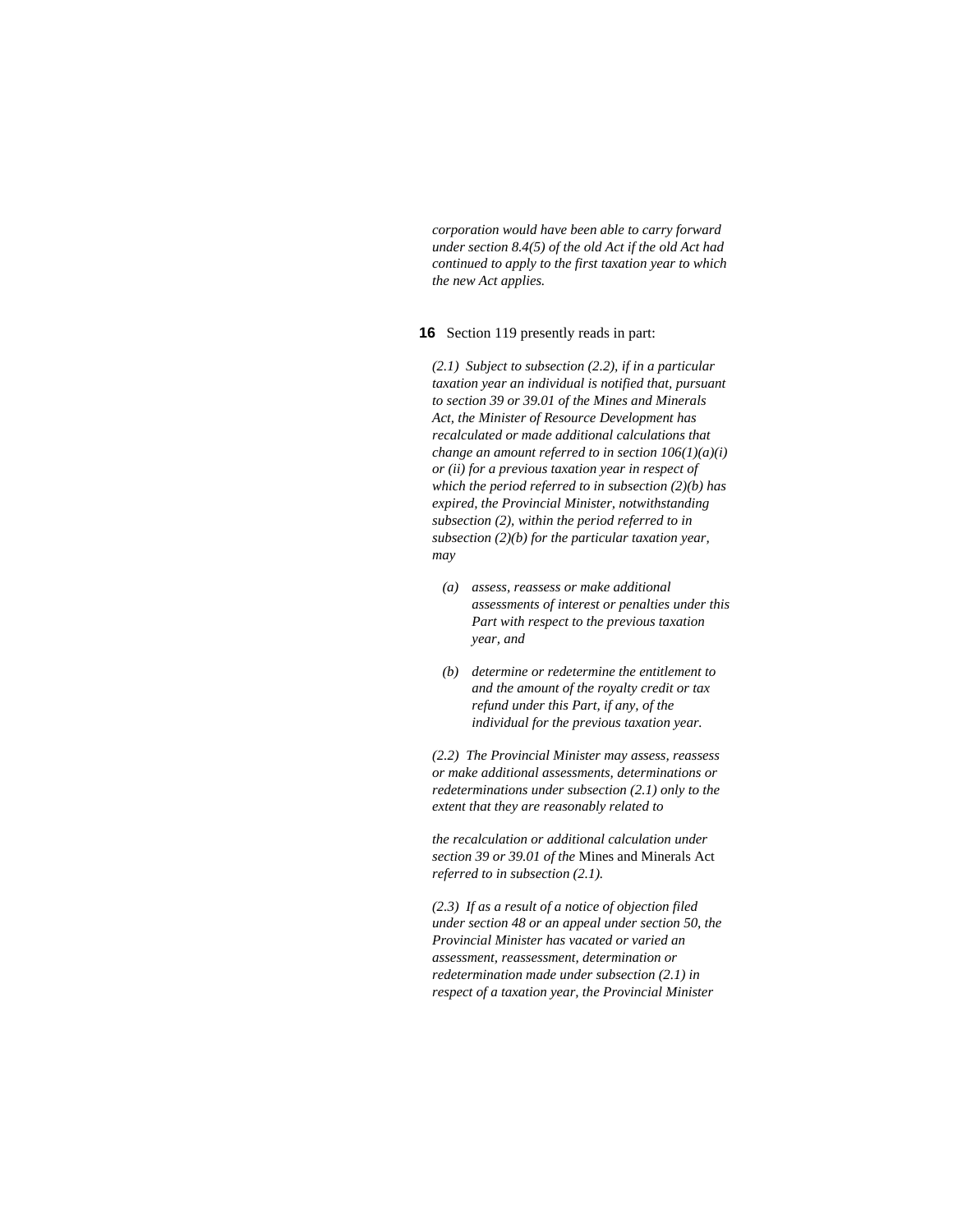*may, notwithstanding subsection (2), exercise any of the Provincial Minister's powers described in subsection (2.1) in respect of any other taxation year to the extent that the exercise of the powers is reasonably related to the recalculation or additional calculation under section 39 or 39.01 of the* Mines and Minerals Act *referred to in subsection (2.1).* 

 *(3) Notwithstanding that more than 3 years have passed since the date of mailing a notice of an original assessment of interest or penalties payable by an individual for a taxation year, or of a determination of the entitlement to a royalty credit or tax refund under this Part for the year, if a collection agreement is in effect under the Alberta Income Tax Act or a tax collection agreement is in effect under the Alberta Personal Income Tax Act and the amounts referred to in section 106(1)(a) of this Act for the year are revised on a reassessment under the federal Act for the year, the Provincial Minister, within 12 months of the reassessment under the federal Act,* 

- *(a) may reassess or make additional assessments of interest or penalties under this Part, or*
- *(b) may redetermine the amount of the royalty credit or tax refund, if any, to which the individual is entitled for the year.*

**17** Changes references from "Minister of Revenue" to "Provincial Minister".

## **Part 2**

### **Blue Cross Statutes Amendment Act, 2004**

**18** Amends chapter 5 of the Statutes of Alberta, 2004.